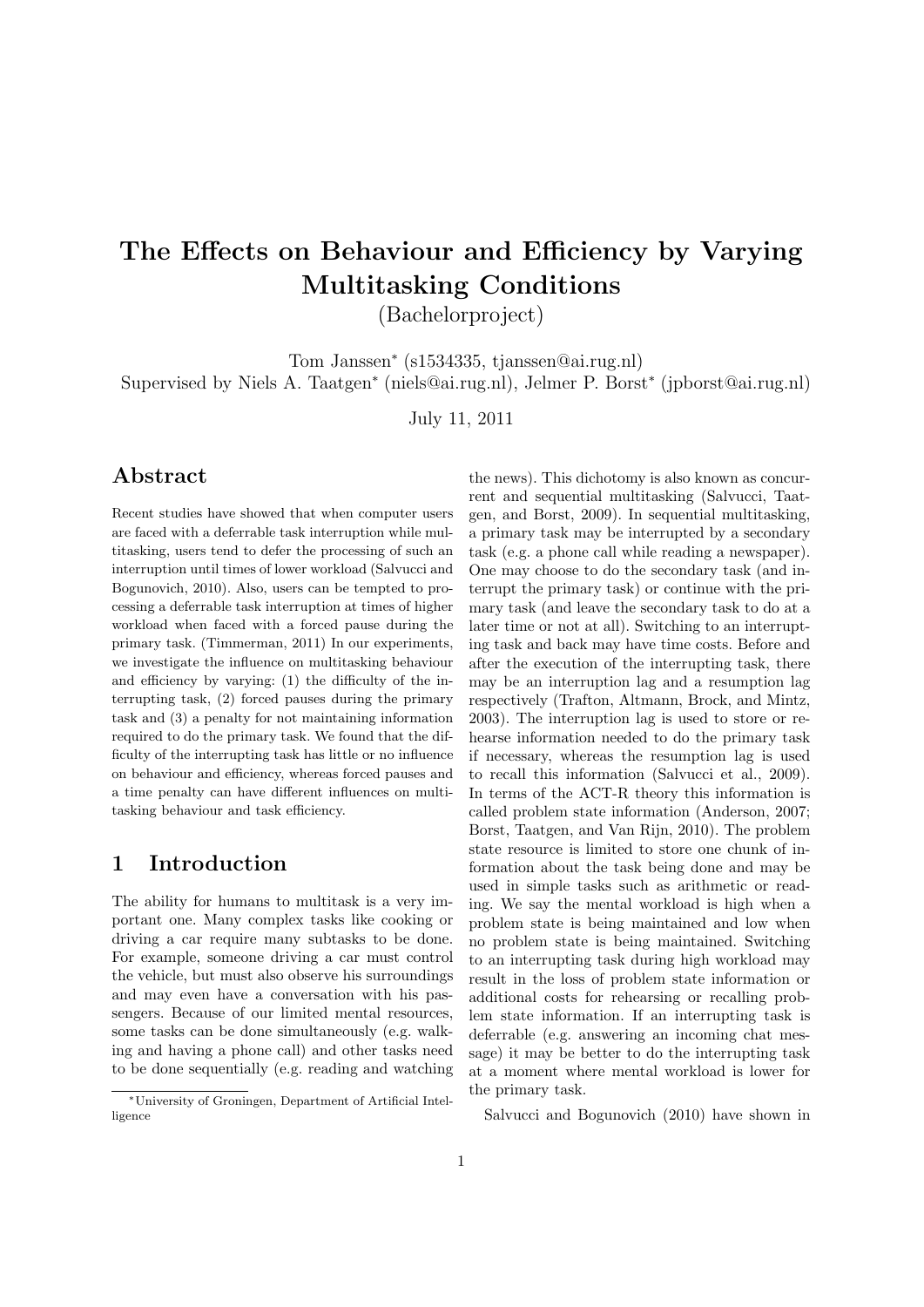their research that computer users tend to defer incoming chat messages when their mental workload of the primary task is high, to a moment where their mental workload is lower. In their experiment, participants had to answer emails as an employee of a customer service. Emails were from customers asking for prices of certain products. Participants had to look up these prices in a web browser and send an email back to the customers. In this primary task, participants had times of high mental workload (remembering specific product or price) and times of low mental workload (processing emails). At evenly distributed times (high and low workload) chat messages would come in, asking if the participant had seen a certain movie. These could be answered with a simple yes or no. Participants switched to this secondary task 94% at times of low workload as opposed to 6% at times of high workload. Therefore, participants tended to switch to the secondary task at times of lower workload, thus deferring incoming task interruptions.

Timmerman (2011) adapted this experiment to investigate if computer users could be seduced into switching to the secondary task at high workload if there was some forced pause during the high workload execution of the primary task. In this experiment, the browser was modified to enforce a delay after clicking a link, before the next page would show up. Results showed that participants could indeed be tempted to switch to the secondary task if the primary task was interrupted by a pause. However, these results also showed that participants did not significantly lose efficiency by doing so. Not counting the time of the forced pauses, participants spent equal amounts of time to do the primary tasks, despite the change in behaviour. In this case, the benefits of switching during a forced pause were most likely countered by the costs for switching during times of high workload, resulting in little or no change in efficiency. Other experimental conditions may result in other cost/benefit ratios resulting in a change in efficiency.

More research may lead to a better understanding of the behaviour associated with task interruptions. Also, a better understanding of behaviour in ecologically plausible tasks as emailing and chatting may help improve the development of interfaces for computer users. In the two experiments described in this article we investigated what influence a more difficult secondary task has on the deferring behaviour of participants. We adapted the previous experiments to include chat messages for the secondary task that require more than just a yes or a no. In these messages, participants were asked for their favourite things in different categories and were thus required to reply in a more complex and creative way. Participants had to go through four rounds that could have either simple or complex chat messages, and with a browser delay (as previously described) or not.

Because of the increased complexity of the secondary task, more mental resources are needed for the participant to come up with a decent answer. If the participant is maintaining problem state information for the primary task, it might be very unwise to switch to the secondary task, even if a forced pause interruption comes in. The main question investigated in this paper is: What are the effects of a more difficult secondary task with respect to user behaviour and task efficiency? Will users be tempted to defer harder secondary tasks more easily than easy secondary tasks? And will users become less efficient by more difficult task interruptions?

## 2 Experiment 1

Two experiments were done in total. The first experiment consisted of four conditions created from two dichotomies, easy/hard secondary task and a (approximately) three-second browser delay or not. The four conditions were used within participants and the sequence of conditions (out of 24 possible sequences) was counterbalanced and unique for all participants. The second experiment is a slightly modified version of the first experiment that was conceived after analysing the data of the first experiment.

#### 2.1 Tasks

Participants were instructed to perform two tasks in a fictional desktop environment on an Apple computer. An example of the windows is shown in Figure 1. The primary task consisted of: (1) reading and answering emails from customers as if the participant was working for a customer-service department and (2) browsing through pages to find the corresponding answer to the emails. The sec-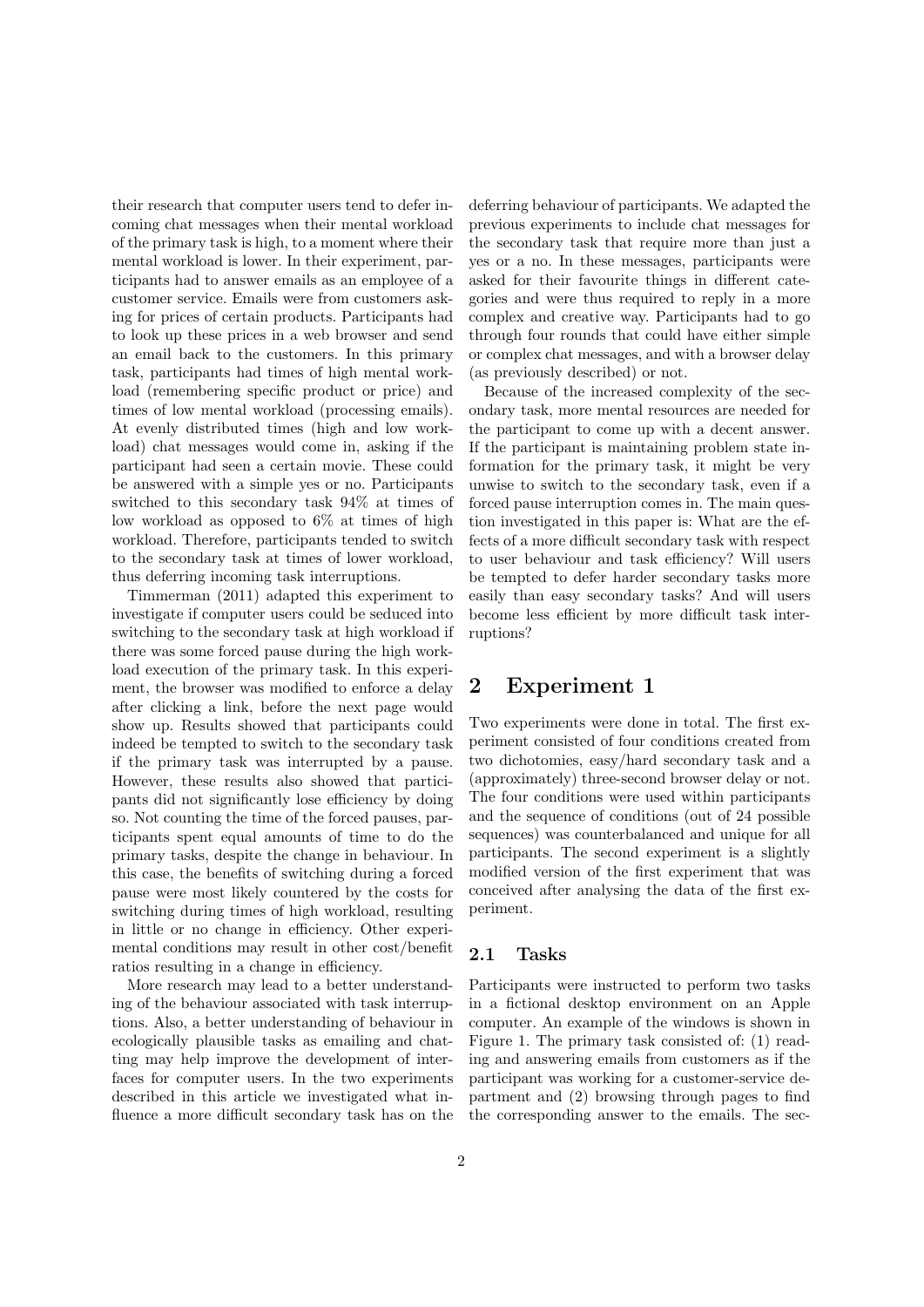

Figure 1: During the experiment, windows overlapped so the participant could only see the contents of one window at a time.

ondary task was reading and answering incoming chat messages.

In the primary task, emails had to be selected and read in a specific mail window. All emails were inquiries about the price of a specific product. Emails were randomly generated from lists of different customer names and different products. The products were defined by type of product, manufacturer and model code. (e.g. photocamera, Woksan, W-40) The names of the manufacturers were fictional and the model code always consisted of one letter and two digits. The products and corresponding prices could be looked up in a browser window by navigating through pages by clicking on the products type, manufacturer and model. The navigation could be reset by clicking the home-button in the browser window. After finding the price, participants had to click on reply in the mail window, which opened up a compose window in which the price could be typed and sent by pressing a button. The price of the product alone was enough to type as an answer. There was no effect if the participant answered the wrong price, but all answers

3

were logged by the program. Before selecting the next email to repeat the task, the answered email had to be archived by dragging the email to the archive folder. Depending on the condition of the experiment, navigating through the pages of the browser by clicking the product's type or manufacturer could result in a delay before showing the requested page. The delay lasted for 3000 milliseconds with a 35% noise rate. The noise was added to make the duration of the delay unpredictable for the participant and to make the simulated loading of the page look more natural. During the delay, the browser window would show an animated icon suggesting the loading of a page.

The second task was reading and responding to chat messages. During different stages of the primary task a chat message would appear in a chat window asking a question. An incoming message was notified by an alerting sound and the chat window getting a yellow colour instead of grey. (Part of the chat window was visible at all times without showing the contents.) Depending on the stage of the experiment, the questions were either easy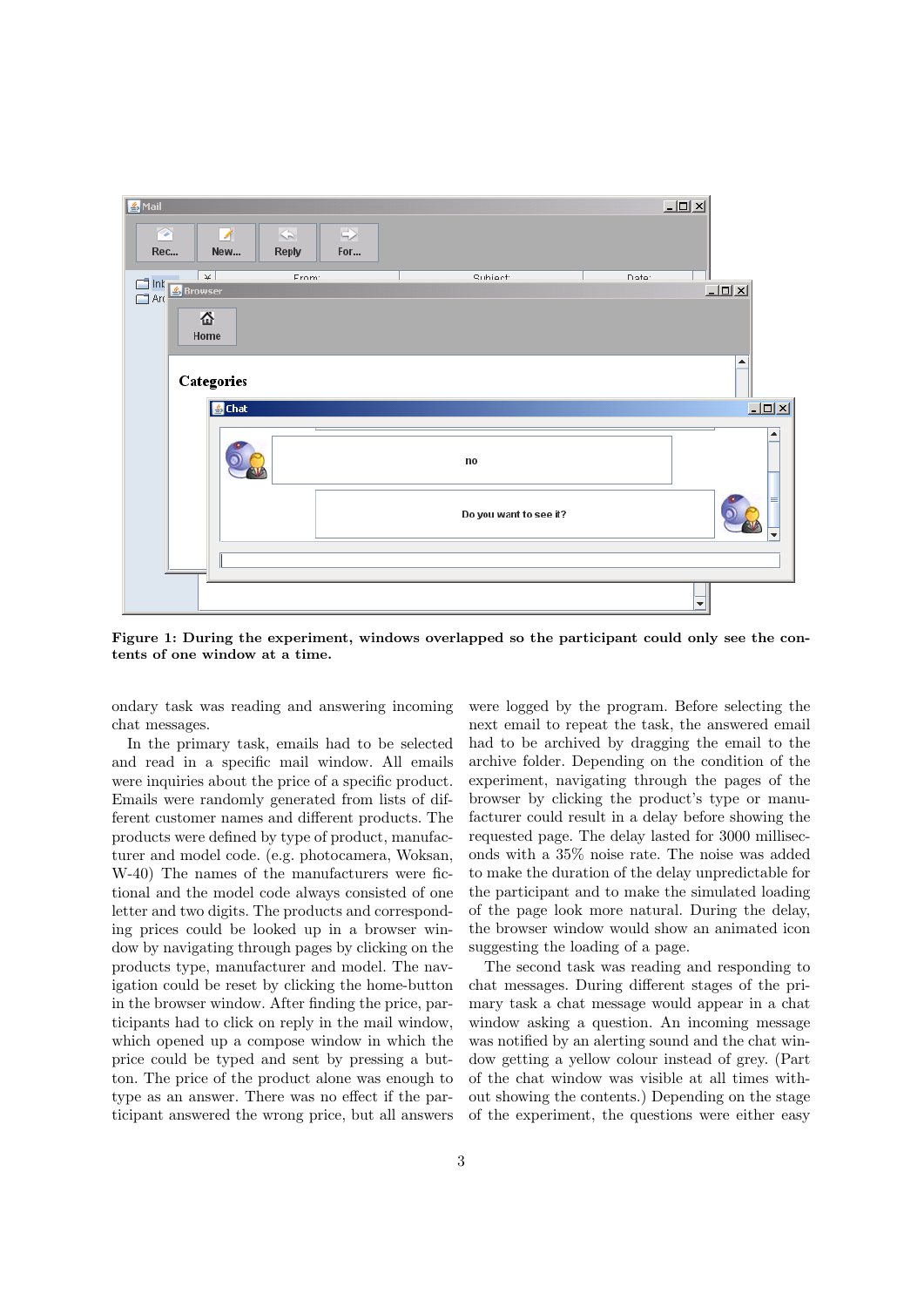

Figure 2: Number of switches for all action steps. The yellow marks highlight the moments of high workload. Asterisks(\*) highlight alternative sequences.

or hard. Easy questions were about whether or not the participant had seen a certain movie (randomly chosen from a list of 50 Academy Award Best Picture nominees from 1999-2008) and could be answered with a simple yes or no. Hard questions were open questions about what the participant's favourite thing is of different categories (e.g. songs, sports, quotes, animals) and required a more creative answer. This changed the nature of the second task, possibly changing the overall multitasking behaviour. After half of the questions, a follow up question would appear. For easy questions, the message would ask if the participant liked the previous movie or would like to see that movie, without mentioning the movie again. For hard questions, the participant was asked for his least favourite thing in the afore mentioned category, without mentioning the category. Users were able to scroll within the chat window to see what the movie or category was, but the idea is for users to maintain a problem state for the chat task that could potentially interfere with the mail task.

None of the windows could be repositioned, nor was the use of keyboard shortcuts possible. By not allowing the repositioning of windows, participants were forced to actively switch between windows to be able to view the contents, allowing the program to register the switches between the tasks. The task environment was coded in Java Swing to match the appearance of standard Macintosh applications.

During the experiment the software would write all user actions including timestamps to a logfile.

#### 2.2 Procedure

To allow both national and international students to participate, both a Dutch and English version of the experiment was written. Participants were first asked to read detailed instructions on paper (including images) about the tasks. They were then given the chance to try out the tasks and ask questions about it before the actual experiment. In each of the four conditions, 24 chat messages had to be answered, including follow up questions. This resulted in at least 24 switches to the chat window. Between the conditions, participants were instructed to take a short break before resuming with the next condition. The duration of the sessions in the first experiment lasted from 50 to 85 minutes.

#### 2.3 Participants

In this experiment 7 men and 6 women participated. The age of the participants ranged from 19 to 32 years with an average of 24 years. Participants were local and international students and gave informed consent for the experiment. As a reward participants could take a monetary reward (EUR 12) or course credit.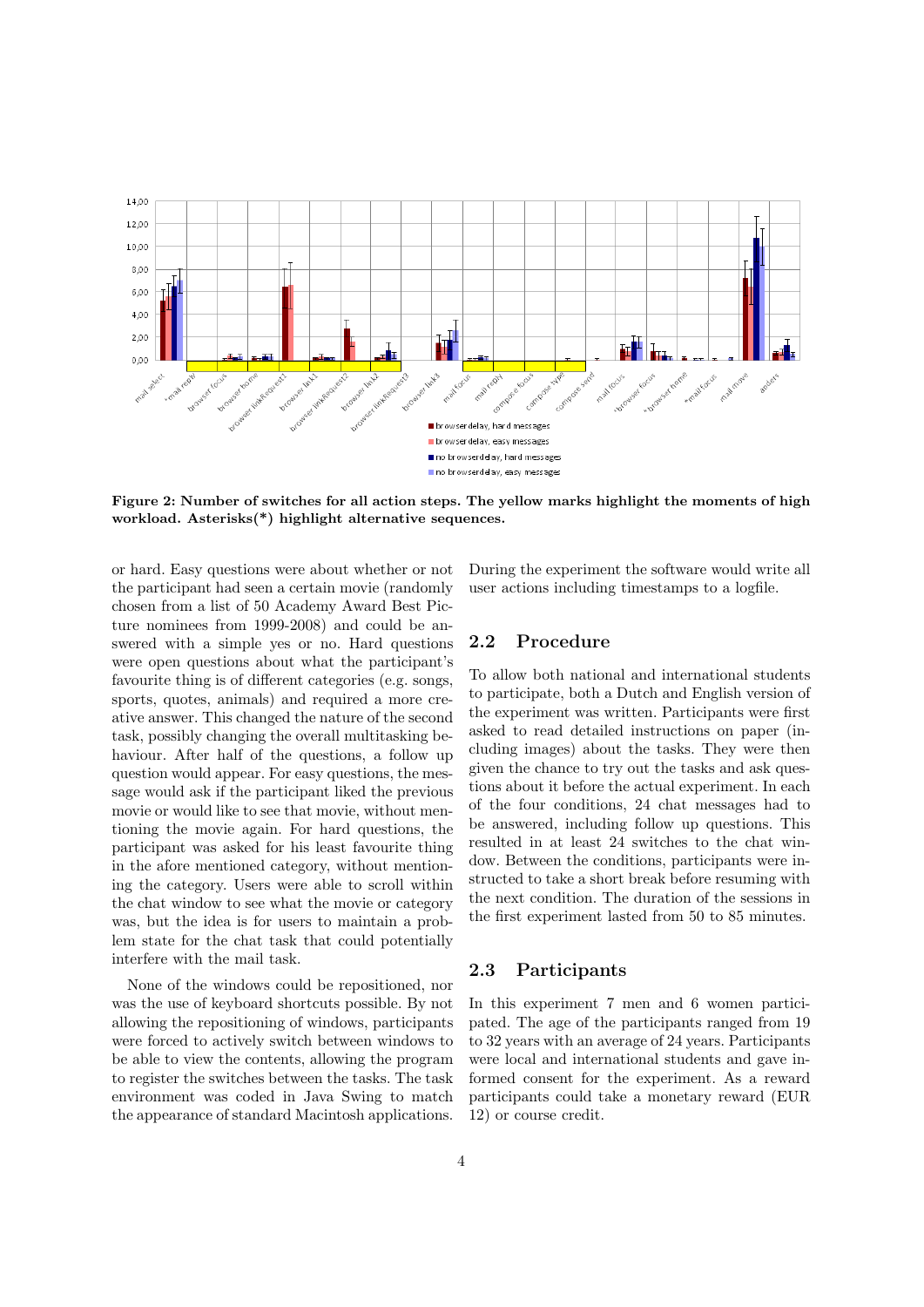|                                |                                           | $Exp_1$ |            | Exp <sub>2</sub> |            |
|--------------------------------|-------------------------------------------|---------|------------|------------------|------------|
| Measurement                    | Between Conditions                        | F(1,12) | $P(>=F)$   | F(1,10)          | $P(>=F)$   |
| Percentage of lowload switches | Delay/No Delay                            | 19.43   | ${<}0.001$ | 22.80            | ${<}0.001$ |
|                                | Easy/Hard Chat                            | 0.14    | 0.72       | 0.57             | 0.47       |
| Average time on trials         | Delay/No Delay                            | 0.97    | 0.35       | 29.42            | ${<}0.001$ |
|                                | $\overline{\text{Easy}/\text{Hard Chat}}$ | 0.22    | 0.65       | 4.04             | 0.07       |
| Total number of switches       | Delay/No Delay                            | 6.02    | 0.03       | 1.38             | 0.27       |
|                                | Easy/Hard Chat                            | 1.85    | 0.20       | 2.27             | 0.16       |

Table 1: Overview of ANOVA Results

## 3 Results

The generated log files were first analysed by looking at what moments the participants switched from the first task to the second. Switches were classified by observing the last action steps taken before the switch occurred. Because after careful analysis some switches remained ambiguous, these switches had to be classified as other and could not be included in further analysis. All necessary steps of a trial with its corresponding number of switches are seen in Figure 2. In this figure, a different behaviour can be observed between the delay and no delay conditions. Users are more tempted to switch to the secondary task during high workload if there is a forced pause in the primary task. Repeated measures analysis of variance (ANOVA) showed that the different behaviour in delay and no delay conditions is indeed significant, but no significant difference was found between easy and hard chat messages. (See Table 1 for an overview of ANOVA results.)

By analysing the average time spent on the trials (answering emails), efficiency could be tested. Because in all conditions the nature of the tasks were different, some corrections had to be made to the total time spent in one condition. The conditions with a delay had all the delays subtracted from the total time. Also, the time spent on the secondary task was subtracted from all conditions, because the hard questions need more time to be answered. Finally the total time was divided by the number of answered emails. No significant difference was measured in the remaining time of the conditions, indicating that participants did not gain or lose efficiency in the first task if the chat messages are of a different nature or if participants changed their switching behaviour as a result of a browser delay.

The number of switches per condition proved to be significantly higher for conditions with a browser delay. Because the number of chat messages is static, this could only mean that participants often switched more than one time to the secondary task. Further inspection of the data suggested that participants chose to read the chat message during a browser delay and reply at a later time, probably when they had come up with an answer. The data also showed that participants almost always had to look up the price or product again after answering a chat message, indicating that the participant almost never remembered problem state information required for the primary task. Because we want to discourage people from forgetting problem state information and from switching to the chat message twice, we did some modifications to the first experiment to create a second experiment.

## 4 Experiment 2

#### 4.1 Setup

In the second experiment the same tasks had to be done with the same conditions. To discourage participants from switching twice to answer one chat message and encourage them to remember problem state information, a penalty was given if the participants switched back to the primary task. Switching to the mail window now resulted in a delay of 2000 milliseconds with 35% noise.

In this experiment 4 men and 7 women participated. The age of the participants ranged from 19 to 26 years with an average of 22 years.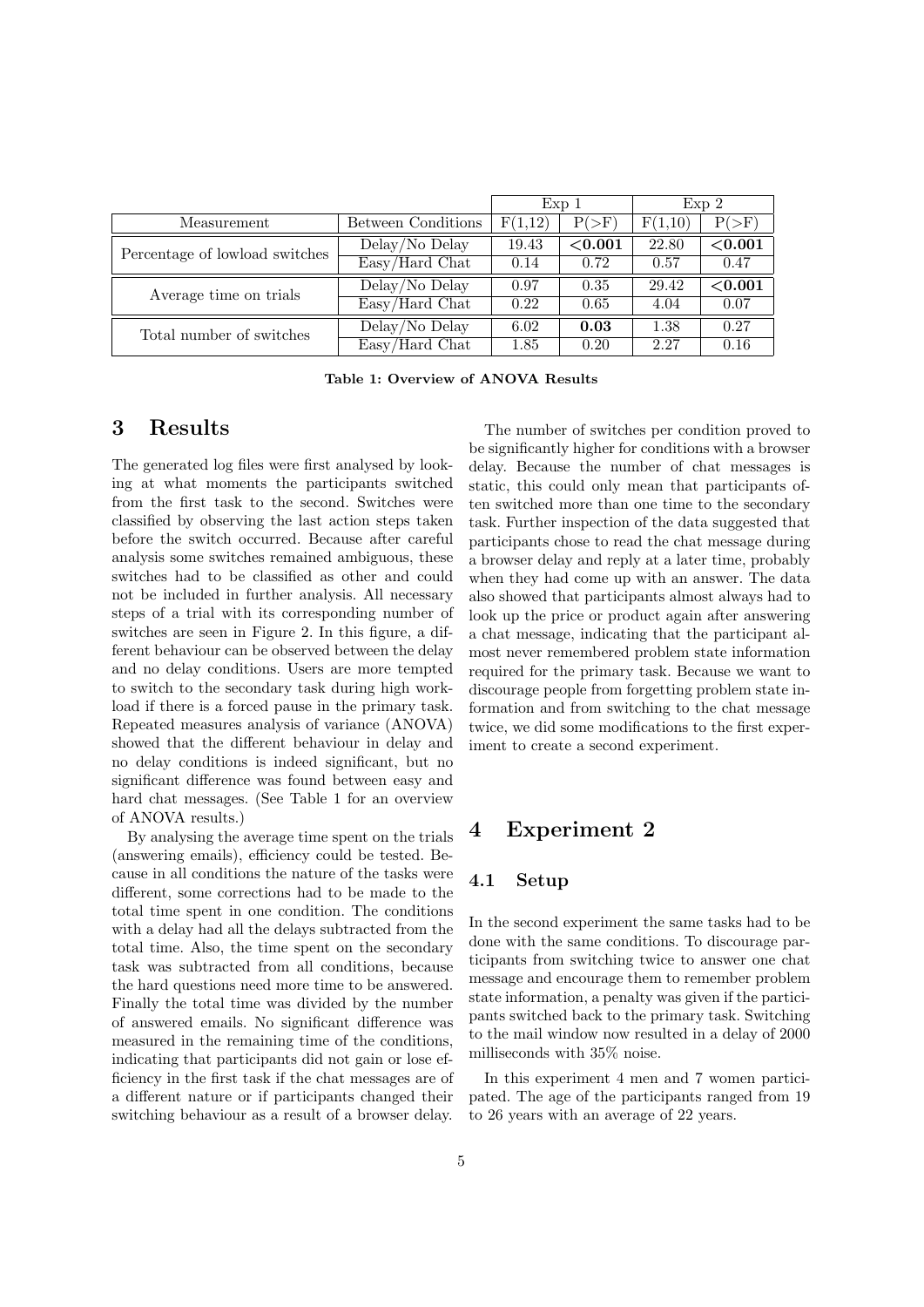

Figure 3: Average time per trial

### 4.2 Results

We first tested the number of switches per condition by analysis of variance. Unlike the first experiment, the difference between the conditions was insignificant. This could mean that the penalty for switching back to the email task caused participants to no longer switch to the chat task more often than necessary. The percentage of low workload switches was also increased for the condition with a browser delay as opposed to the first experiment. Despite the increase in low workload switches the difference between delay or no delay was still significant. The efficiency of the participants was tested the same way as before, but now the time penalty for switching to mail and browser windows was also subtracted from the total time. Unlike the first experiment, the efficiency was now significantly lower in conditions with a browser delay (see Figure 3). Also, the efficiency of conditions with hard chat messages proved almost significantly lower.

## 5 Discussion

The results of the two experiments are consistent with previous studies of Salvucci and Bogunovich (2010) and Timmerman (2011). Users choose to defer task interruptions to a point of lower workload. By adding a forced pause, users can be tempted to switch to a secondary task at higher workload. During the first experiment, the efficiency of the participants was stable under all conditions. But during the condition with hard questions and a browser delay users adapted their strategy. When a browser delay occurred, they would quickly read the chat message, switch back to the browser and answer the message at a later time, possibly when they

had thought of an answer. Participants also generally forgot problem state information for the primary task, so they had to switch back to the mail window very often after answering a chat message.

In the second experiment, a penalty for switching to the mail window was added that would discourage participants to switch to this window more than necessary. Participants no longer switched windows any more than they should, but efficiency significantly decreased if there was a browser delay. We assume that this decrease in efficiency is caused by the interruption lag and resumption lag as previously discussed. With the addition of a penalty for switching to the mail window, participants are more encouraged to maintain problem state information. Therefore, if a browser delay is encountered, participants are less likely to switch to the interrupting task (See FIGURE). They are also more likely to take time to rehearse and recall problem state information if they do choose to switch to the interrupting task causing them to be less efficient.

As opposed to what we suspected before the experiments the variance of easy and hard chat questions had little or no effect on the multitasking behaviour of the participants.

The results of these experiments show that people are generally very adaptive to minor changes to the multitasking conditions. The adaptive behaviour is most likely caused by the limitations of the problem state resource, in further detail described as the cognitive bottleneck by Borst, Taatgen and Van Rijn (2010). It is likely that people adapt their behaviour to find an optimal way for using the time and mental resources they think they have. To get a better understanding of the problem state resource, further experiments varying the problem state information of the email task may be interesting.

# References

- J. R. Anderson. How can the human mind occur in the physical universe? New York: Oxford University Press, 2007.
- J. P. Borst, N. A. Taatgen, and H. Van Rijn. The problem state: A cognitive bottleneck in multitasking. Journal Of Experimental Psychology-